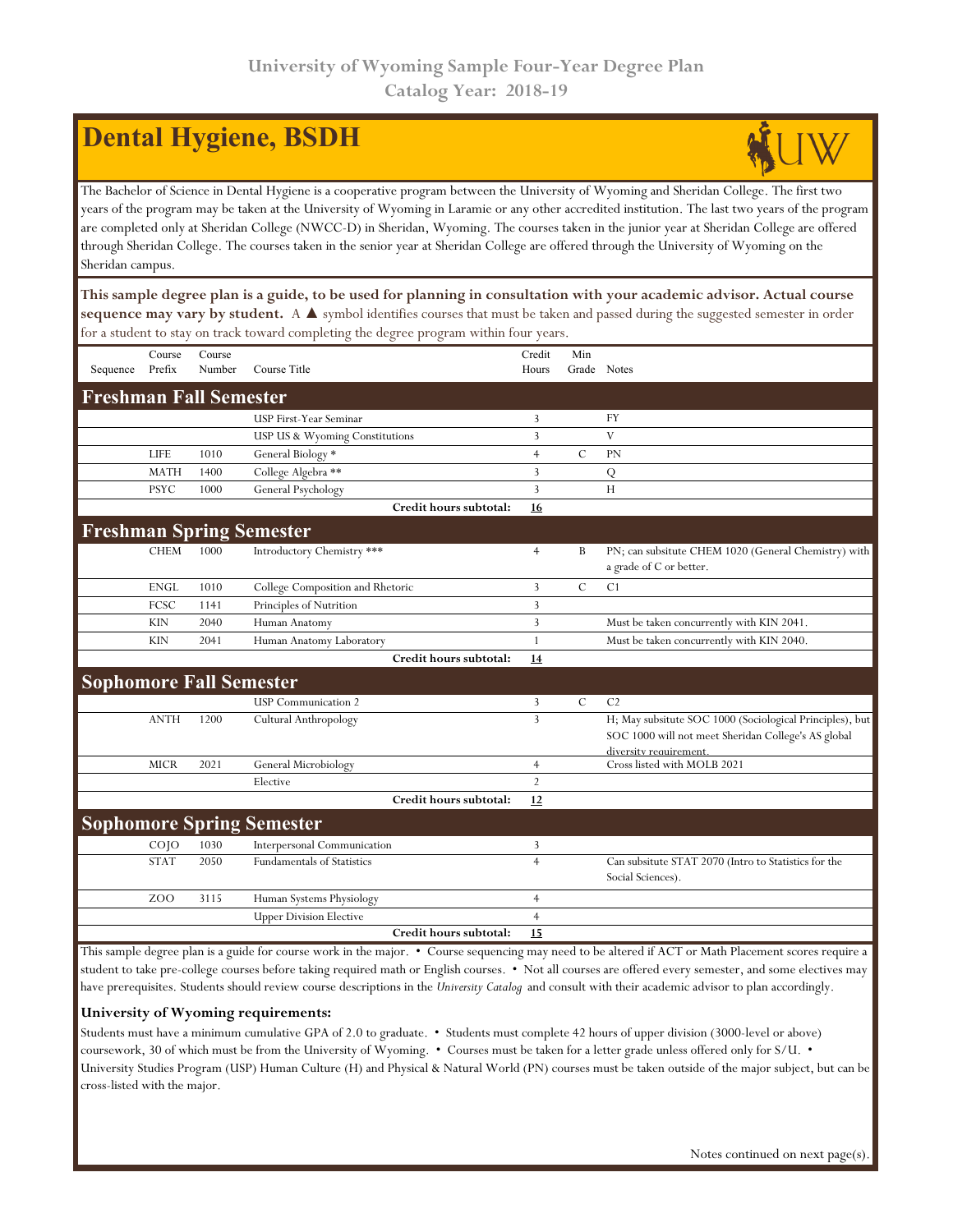| <b>Dental Hygiene, BSDH</b> |                                                            |                  |                                                              |  |                 |                    |                    |  |  |  |  |  |  |
|-----------------------------|------------------------------------------------------------|------------------|--------------------------------------------------------------|--|-----------------|--------------------|--------------------|--|--|--|--|--|--|
| Sequence                    | Course<br>Prefix                                           | Course<br>Number | Course Title                                                 |  | Credit<br>Hours | Min<br>Grade Notes |                    |  |  |  |  |  |  |
|                             | <b>Junior Fall Semester (at Sheridan College (NWCC-D))</b> |                  |                                                              |  |                 |                    |                    |  |  |  |  |  |  |
| ▲                           | DHYG                                                       | 2300             | Preclinical Dental Hygiene                                   |  | 3               |                    |                    |  |  |  |  |  |  |
| ▲                           | <b>DHYG</b>                                                | 2305             | Clinical Dental Technology                                   |  | 1               |                    |                    |  |  |  |  |  |  |
| ▲                           | <b>DHYG</b>                                                | 2400             | Head, Neck, and Oral Anatomy/Physiology                      |  | 2               |                    |                    |  |  |  |  |  |  |
| ▲                           | DHYG                                                       | 2405             | Dental Anatomy                                               |  | $\overline{2}$  |                    |                    |  |  |  |  |  |  |
| ▲                           | <b>DHYG</b>                                                | 2450             | Oral Radiology                                               |  | 3               |                    |                    |  |  |  |  |  |  |
| ▲                           | <b>DHYG</b>                                                | 2451             | Oral Radiology Lab                                           |  | $\,1\,$         |                    |                    |  |  |  |  |  |  |
| ▲                           | <b>DHYG</b>                                                | 2470             | Orientation to Dental Hygiene                                |  | $\overline{3}$  |                    |                    |  |  |  |  |  |  |
|                             |                                                            |                  | Credit hours subtotal:                                       |  | 15              |                    |                    |  |  |  |  |  |  |
|                             |                                                            |                  | <b>Junior Spring Semester (at Sheridan College (NWCC-D))</b> |  |                 |                    |                    |  |  |  |  |  |  |
| ▲                           | DHYG 2100                                                  |                  | Dental Health Education                                      |  | 3               |                    |                    |  |  |  |  |  |  |
| ▲                           | <b>DHYG</b>                                                | 2200             | Pharmacology                                                 |  | $\overline{2}$  |                    |                    |  |  |  |  |  |  |
| ▲                           | <b>DHYG</b>                                                | 2210             | Dental Embryology & Histology                                |  | $\overline{2}$  |                    |                    |  |  |  |  |  |  |
| ▲                           | DHYG 2350                                                  |                  | Clinical Dental Hygiene I                                    |  | $\mathbf{3}$    |                    |                    |  |  |  |  |  |  |
| ▲                           | <b>DHYG</b>                                                | 2420             | Clinical Seminar I                                           |  | $\overline{2}$  |                    |                    |  |  |  |  |  |  |
| ▲                           | <b>DHYG</b>                                                | 2455             | Dental Materials                                             |  | $\overline{2}$  |                    |                    |  |  |  |  |  |  |
| ▲                           | DHYG 2456                                                  |                  | Dental Materials Lab                                         |  | $\mathbf{1}$    |                    |                    |  |  |  |  |  |  |
|                             |                                                            |                  | Credit hours subtotal:                                       |  | 15              |                    |                    |  |  |  |  |  |  |
|                             |                                                            |                  | <b>Senior Fall Semester (at Sheridan College (NWCC-D))</b>   |  |                 |                    |                    |  |  |  |  |  |  |
| ▲                           | <b>DHYG</b>                                                | 3230             | Clinical Seminar II                                          |  | $\overline{2}$  |                    |                    |  |  |  |  |  |  |
| ▲                           | <b>DHYG</b>                                                | 3300             | Clinical Dental Hygiene II                                   |  | 5               |                    |                    |  |  |  |  |  |  |
| ▲                           | <b>DHYG</b>                                                | 3400             | General and Oral Pathology                                   |  | 3               |                    |                    |  |  |  |  |  |  |
| ▲                           | <b>DHYG</b>                                                | 3600             | Ethics and Law in Dental Hygiene                             |  | $\overline{2}$  |                    |                    |  |  |  |  |  |  |
| ▲                           | <b>DHYG</b>                                                | 3750             | Periodontology                                               |  | 3               |                    |                    |  |  |  |  |  |  |
| ▲                           | <b>DHYG</b>                                                | 3770             | Pain Management                                              |  | $\overline{2}$  |                    |                    |  |  |  |  |  |  |
| ▲                           | <b>DHYG</b>                                                | 3775             | Pain Management Lab                                          |  | $\mathbf{1}$    |                    |                    |  |  |  |  |  |  |
|                             |                                                            |                  | Credit hours subtotal:                                       |  | 18              |                    |                    |  |  |  |  |  |  |
|                             |                                                            |                  | <b>Senior Spring Semester (at Sheridan College (NWCC-D))</b> |  |                 |                    |                    |  |  |  |  |  |  |
|                             |                                                            |                  | <b>USP</b> Communication 3                                   |  | 3               |                    | C3; online course. |  |  |  |  |  |  |
| ▲                           | <b>DHYG</b>                                                | 3250             | Clinical Seminar III                                         |  | $\overline{2}$  |                    |                    |  |  |  |  |  |  |
| $\blacktriangle$            | DHYG 3350                                                  |                  | Clinical Dental Hygiene III                                  |  | 5               |                    |                    |  |  |  |  |  |  |
| ▲                           | <b>DHYG</b>                                                | 3550             | Community Dental Health                                      |  | $\overline{3}$  |                    |                    |  |  |  |  |  |  |
| ▲                           | <b>DHYG</b>                                                | 3720             | Office Practice                                              |  | $\overline{2}$  |                    |                    |  |  |  |  |  |  |
| $\blacktriangle$            | <b>DHYG</b>                                                | 3800             | <b>Board Review</b>                                          |  | 1               |                    |                    |  |  |  |  |  |  |
|                             |                                                            |                  | Credit hours subtotal:                                       |  | 16              |                    |                    |  |  |  |  |  |  |
|                             |                                                            |                  | <b>TOTAL CREDIT HOURS</b>                                    |  | 121             |                    |                    |  |  |  |  |  |  |
|                             |                                                            |                  |                                                              |  |                 |                    |                    |  |  |  |  |  |  |

#### **College of Health Sciences requirements:**

Performance expectations for majors in the College of Health Sciences exceed institutional requirements. Please discuss with an academic advisor to understand the difference. • Admission to the clinical portion of Health Sciences majors is competitive and is not guaranteed even with minimum qualifications. Be prepared to meet and exceed expectations. • Background checks are required at some point within all Health Science majors and careers. Students should understand the long-term ramifications of all decisions and actions early on so as not to jeopardize future academic and career

#### **Dental Hygiene Program notes:**

• All prerequisite coursework must be completed with a cumulative GPA of 2.75. • All science courses must be current within five years at the time of the application to the dental hygiene professional program at Sheridan College. • In addition to prerequisite coursework, students must complete a minimum of 20 hours of dental hygiene observation prior to applying to the program (completed in their freshman and sophomore years). • Students may apply for admission to Sheridan College as early as November in the fall semester of the year prior to the academic year when they wish to enter the program, and they must apply no later than February 15 of the year in which they wish to enter the program. • Class size is limited, the process is competitive, and admission is contingent upon successful completion of a background check. • A minimum 2.75 cumulative GPA is required for admission to the program; admitted students typically average a 3.5 cumulative GPA.